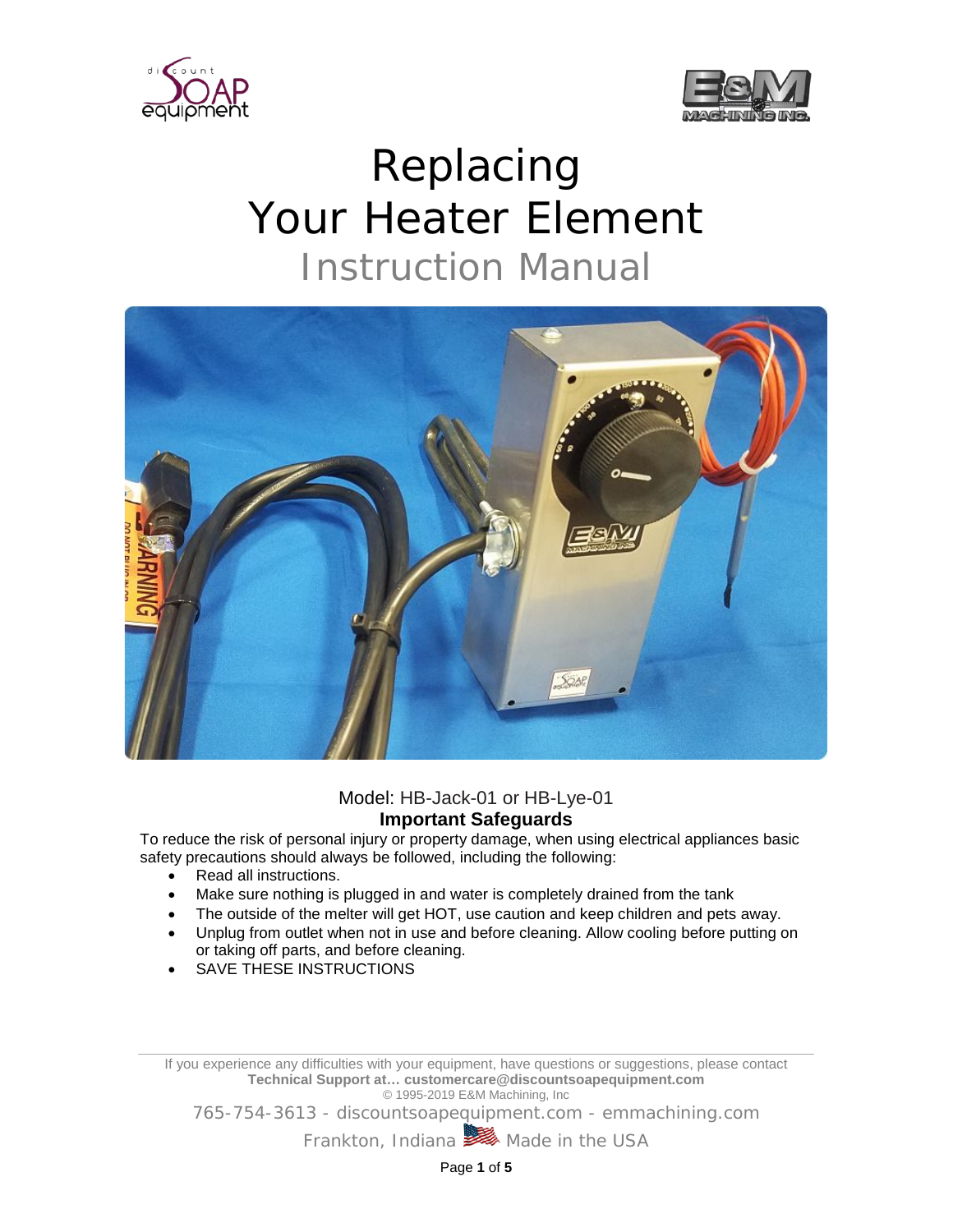



## Replacement of Heater Element

## *WARNING:*

*Make sure everything is turned OFF, UNPLUGGED and Water Jacket is Emptied before starting this procedure!*



If you experience any difficulties with your equipment, have questions or suggestions, please contact **Technical Support at… customercare@discountsoapequipment.com** © 1995-2019 E&M Machining, Inc

765-754-3613 - discountsoapequipment.com - emmachining.com

Frankton, Indiana **Made in the USA** 

Page **2** of **5**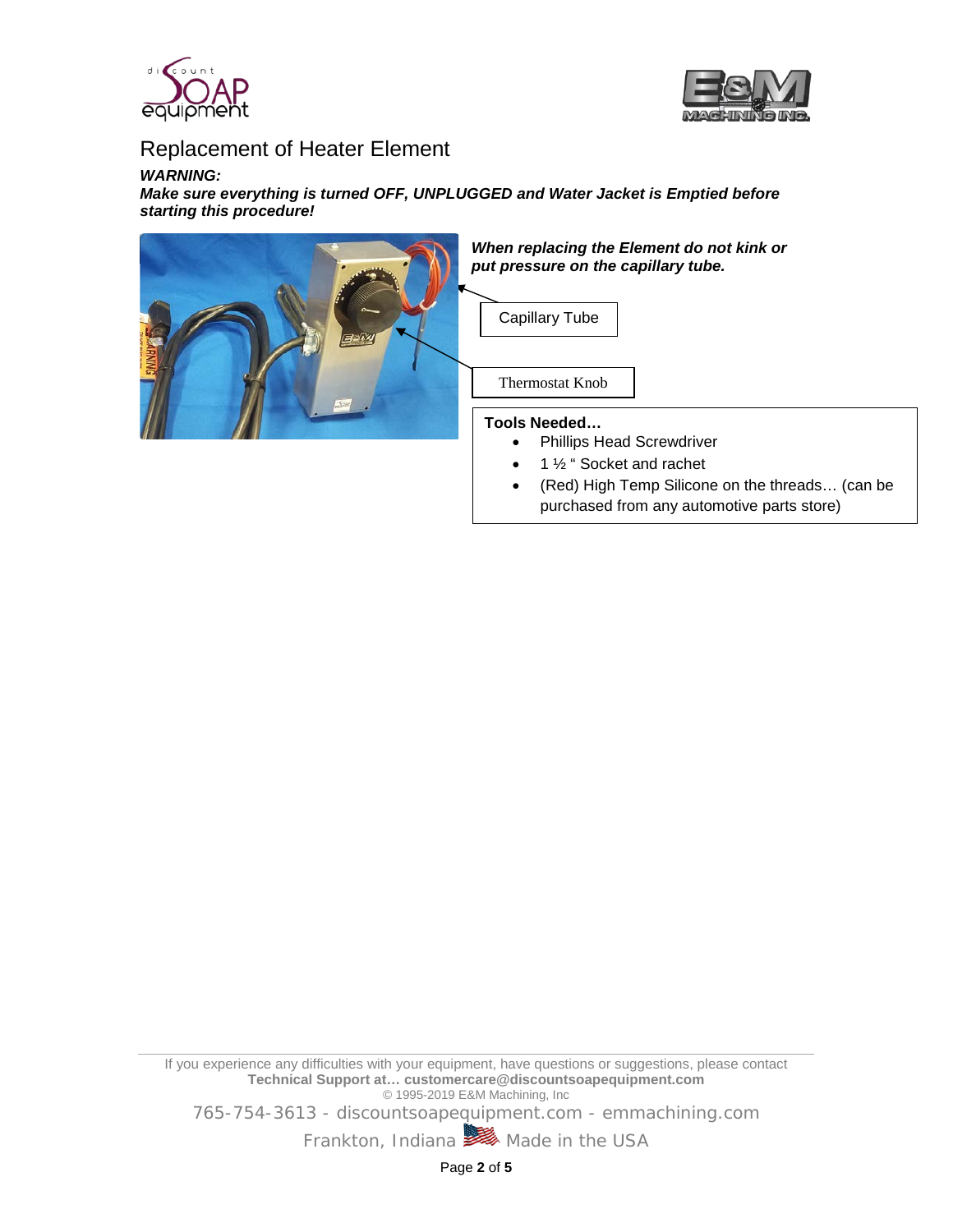





- Remove the two screws holding on the cover.
- Remove Knob by pulling straight out.

• Loosen the Romex Connector, if necessary and push the cord through 2" or 3" to have enough room to work on the element.

Carefully pull back the cover to expose the contents and wiring.

**Be careful not to bend the capillary tube. The capillary tube is a permanent part of the thermostat. If it gets damaged you will need to replace the whole thermostat.**

If you experience any difficulties with your equipment, have questions or suggestions, please contact **Technical Support at… customercare@discountsoapequipment.com** © 1995-2019 E&M Machining, Inc

765-754-3613 - discountsoapequipment.com - emmachining.com

Frankton, Indiana **Made in the USA** 

Page **3** of **5**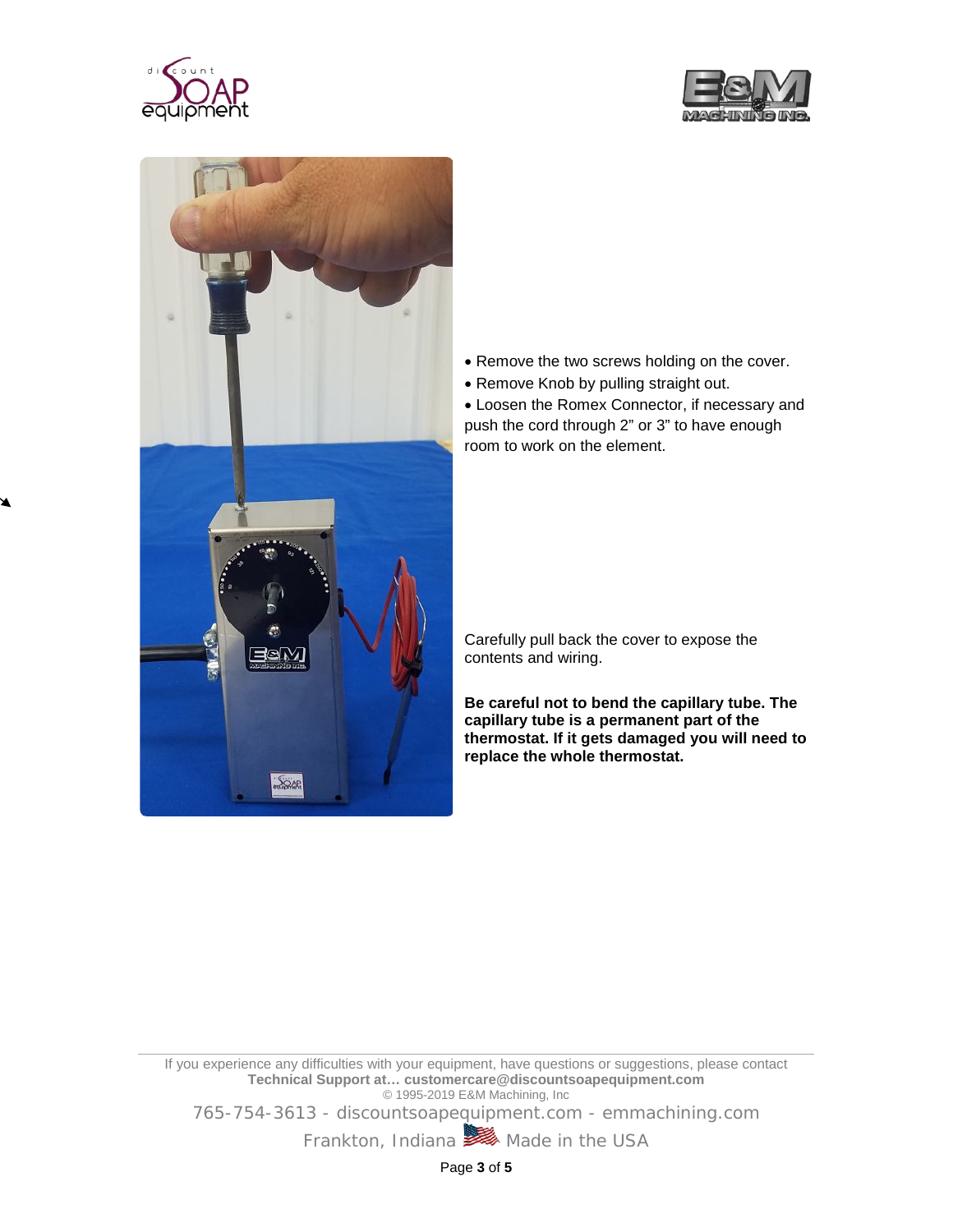





If you experience any difficulties with your equipment, have questions or suggestions, please contact **Technical Support at… customercare@discountsoapequipment.com** © 1995-2019 E&M Machining, Inc

765-754-3613 - discountsoapequipment.com - emmachining.com

Frankton, Indiana Made in the USA

Page **4** of **5**